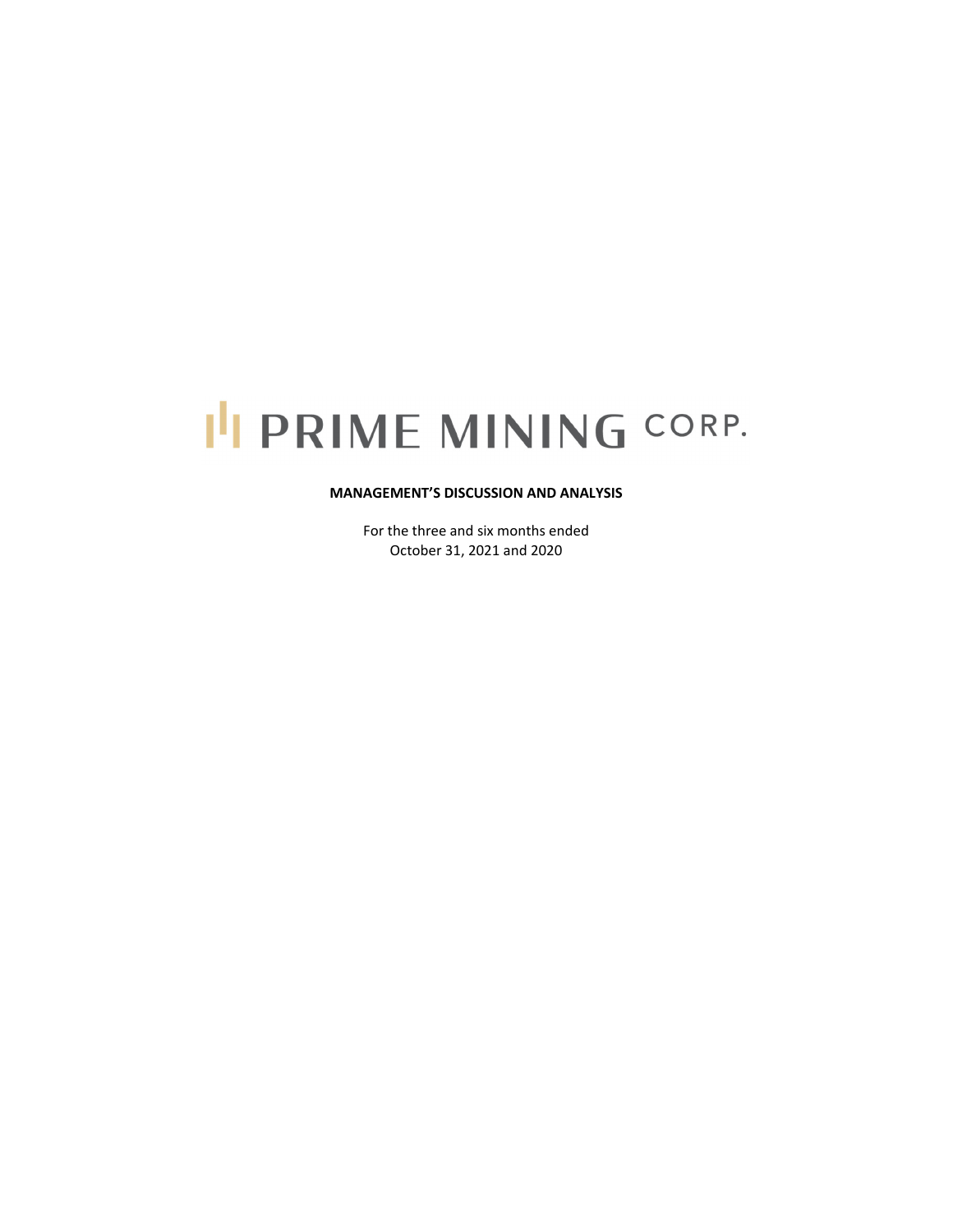*The following is management's discussion and analysis ("MD&A") of Prime Mining Corp. together with its wholly* owned subsidiaries (the "Company" or "Prime"), is prepared as of December 9, 2021, and relates to the financial condition and results of operations for the three and six months ended October 31, 2021 and 2020. Past performance may not be indicative of future performance. This MD&A should be read in conjunction with the condensed interim *consolidated financial statements ("interim financial statements") and related notes for the three and six months ended October 31, 2021, which have been prepared in accordance with International Accounting Standard 34 –* Interim Financial Reporting *using accounting consistent with International Financial Reporting Standards as issued* by the International Accounting Standards Board ("IFRS"). As such, the interim financial statements do not contain all the disclosures required by IFRS for annual financial statements and should be read in conjunction with the *Company's audited annual consolidated financial statements for the years ended April 30, 2021 and 2020 ("annual financial statements").*

The first, second, third and fourth quarters of the Company's fiscal years are referred to as "Q1", "Q2", "Q3" and "Q4", respectively. The three months ended October 31, 2021 and 2020, are also referred to as "Q2 2022" and "Q2 2021", respectively. The six months ended October 31, 2021 and 2020, are also referred to as "YTD 2022" and "YTD 2021", respectively. The years ended April 30, 2021 and 2020, are also referred to as "fiscal 2021" and "fiscal 2020", *respectively. All amounts are presented in Canadian dollars, the Company's presentation currency, unless otherwise stated. References to "US\$" and "MXN" are to United States dollars and Mexican pesos, respectively.*

*Certain information contained in this MD&A may constitute forward‐looking statements. Statements in this report* that are not historical facts are forward-looking statements involving known and unknown risks and uncertainties, which could cause actual results to vary considerably from these statements. Readers are cautioned not to put undue *reliance on forward‐looking statements. Refer to the "Risks and Uncertainties" and "Cautionary Note Regarding Forward‐Looking Statements" sections of this document.* 

# **OVERVIEW OF THE BUSINESS**

The Company was incorporated on May 14, 1981 in British Columbia. Prime is a reporting issuer in British Columbia and Alberta, and a Tier 2 issuer on the TSX Venture Exchange ("TSX-V"). The Company's head office and principal place of business is located at Suite 710 ‐ 1030 West Georgia Street, Vancouver, BC, V6E 2Y3. The Company has wholly owned subsidiaries in Suriname, Mexico and Barbados although only the Mexican subsidiaries are active. The Company is focused on advancing gold exploration properties in Mexico with the potential to be brought to near‐ term production.

The Company's common shares are traded on the TSX‐V under the symbol "PRYM", on the Frankfurt Stock Exchange under the symbol "O4V3" and on the OTCQB market under the symbol "PRMNF".

As Prime works to advance the Los Reyes Gold and Silver Project ("Los Reyes" or the "Los Reyes Project"), the Company's focus is on three areas:

- 1) health and safety of our team and the communities we work in;
- 2) use of resources to create maximum value at Los Reyes; and
- 3) corporate responsibility and governance.

During Q2 2022, the Company has seen progress in all three areas with continued emphasis on operating under appropriate covid‐19 guidelines, strengthened exploration team performance and advances in our corporate administration.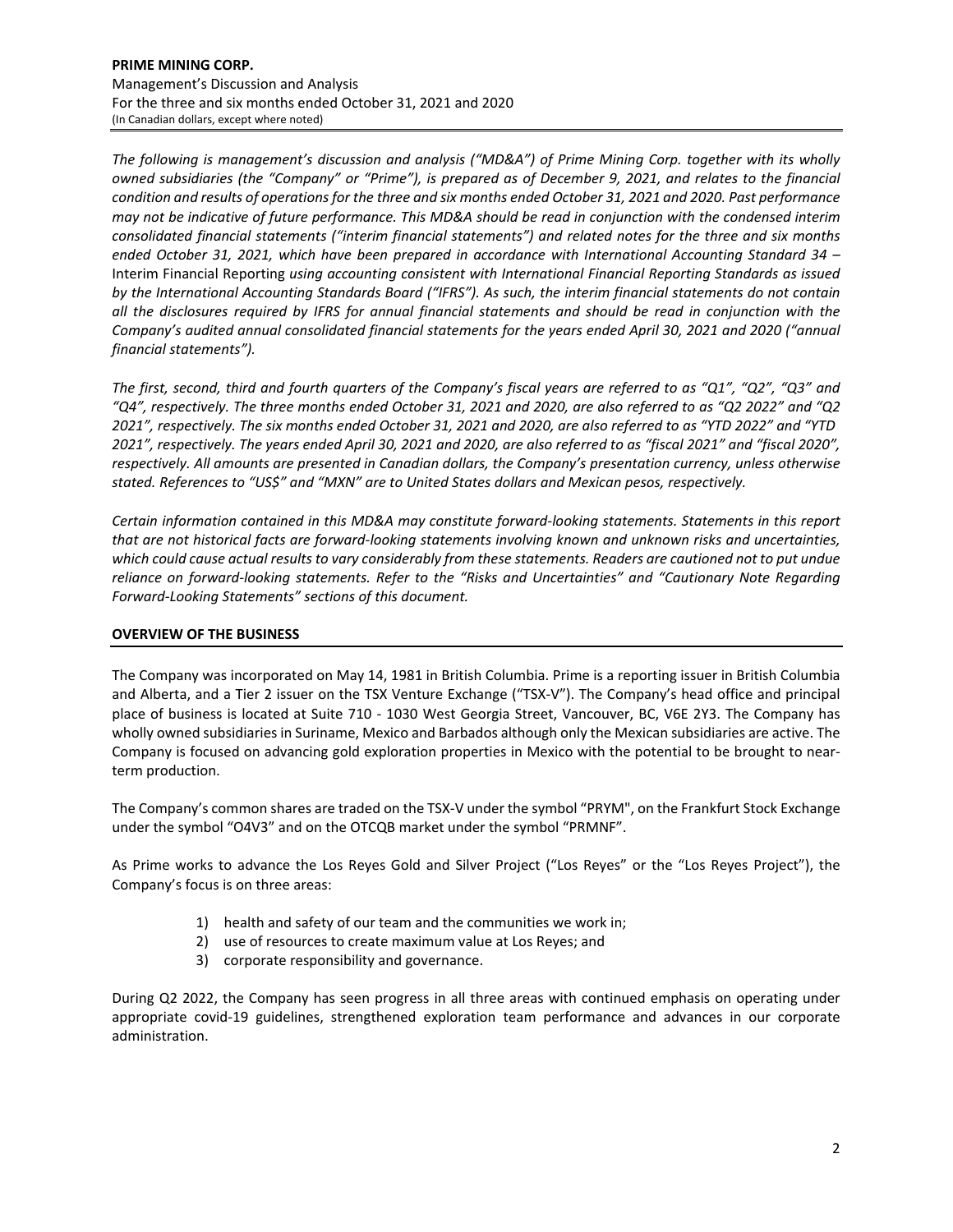# **Los Reyes Gold and Silver Project**

Located 43 kilometres south‐east of the mining centre of Cosala, Sinaloa, Los Reyes has a mining history that stretches back into the 1700s and has seen small‐scale mining activity as recently as the 1980s. In the 1990s, Northern Crown Mines Ltd. explored the property, drilling 381 reverse circulation holes and commissioned a resource estimate and prefeasibility study on the Zapote deposit. Los Reyes was returned to the original concession holders in the early 2000s. Vista Gold Corp. ("Vista Gold") reassembled the land package and drilled 48 core holes in several of the deposits. Vista Gold also completed metallurgical test work and had a resource estimate calculated and a preliminary economic assessment made. Great Panther Silver Ltd optioned the property in 2014, through the acquisition of CanGold Ltd., and drilled 41 core holes in 2015. Minera Alamos Inc. ("MAI") optioned the property from Vista Gold in 2017. Prime acquired the option from MAI in 2019 and began a surface exploration program of trenching and roadcut channel sampling. Prime subsequently exercised the option with Vista Gold in 2020.

The Company believes that the Los Reyes Project is an overlooked, underexplored, low-sulphidation epithermal goldsilver project located in a prolific mining region of Mexico. Previous operators completed various prefeasibility studies yet held back from development due to then‐prevailing declining gold prices. The Company further believes that work that has been completed has provided sufficient understanding of existing resources to allow Los Reyes to be fast-tracked to production. However, Los Reyes holds gold and silver exploration optionality. It is a large epithermal system with the bulk of historic exploration conducted over less than 40% of the known structures leaving significant opportunity to expand known resources.

#### **COVID‐19**

The Company is at the exploration stage and while individuals working for the Company may contract covid‐19, the business operation is unlikely to be materially affected in the short term. The Company does not rely on specific materials, laboratories orsuppliers. It is quite possible however, that exploration activities could be delayed by covid‐ 19 and travel restrictions could limit the ability of non-Mexico-based managers to be on-site in Mexico. However, management does not believe that such delays will have a material bearing on progress on the Company's exploration program.

The Company will need to raise funds to continue exploration and, if warranted, development of its properties. As a result of covid‐19's adverse effect on financial markets, this could manifest itself in the Company having difficulty in financing longer‐term activities. At this date, it is not possible to determine what affect, if any, covid‐19 will have on the ability of the Company to finance its development.

#### **HIGHLIGHTS AND KEY DEVELOPMENTS**

#### **Los Reyes Project**

#### **Summer 2021 Exploration Program**

As summer 2021 started, the Phase 1 drilling campaign had completed with 15,061 metres ("m") drilled in 74 holes. Following this achievement and with the start of the Sinaloa rainy season, five of the drill rigs were demobilized during the first month of summer. Two drills remain active on the property as an expansion to the Phase 1 campaign testing areasthat are relatively easier to access. Core logging, core splitting and sampling have been moved to Cosalá from El Saucito to reduce crew transportation time. Regional and detailed mapping continues, and results will be integrated into geologic modeling over the next several months. Soil sampling has been put on hold due to terrain conditions in the rainy season. As the summer 2021 finished, the Company had completed 97 drill holes for 20,153 m.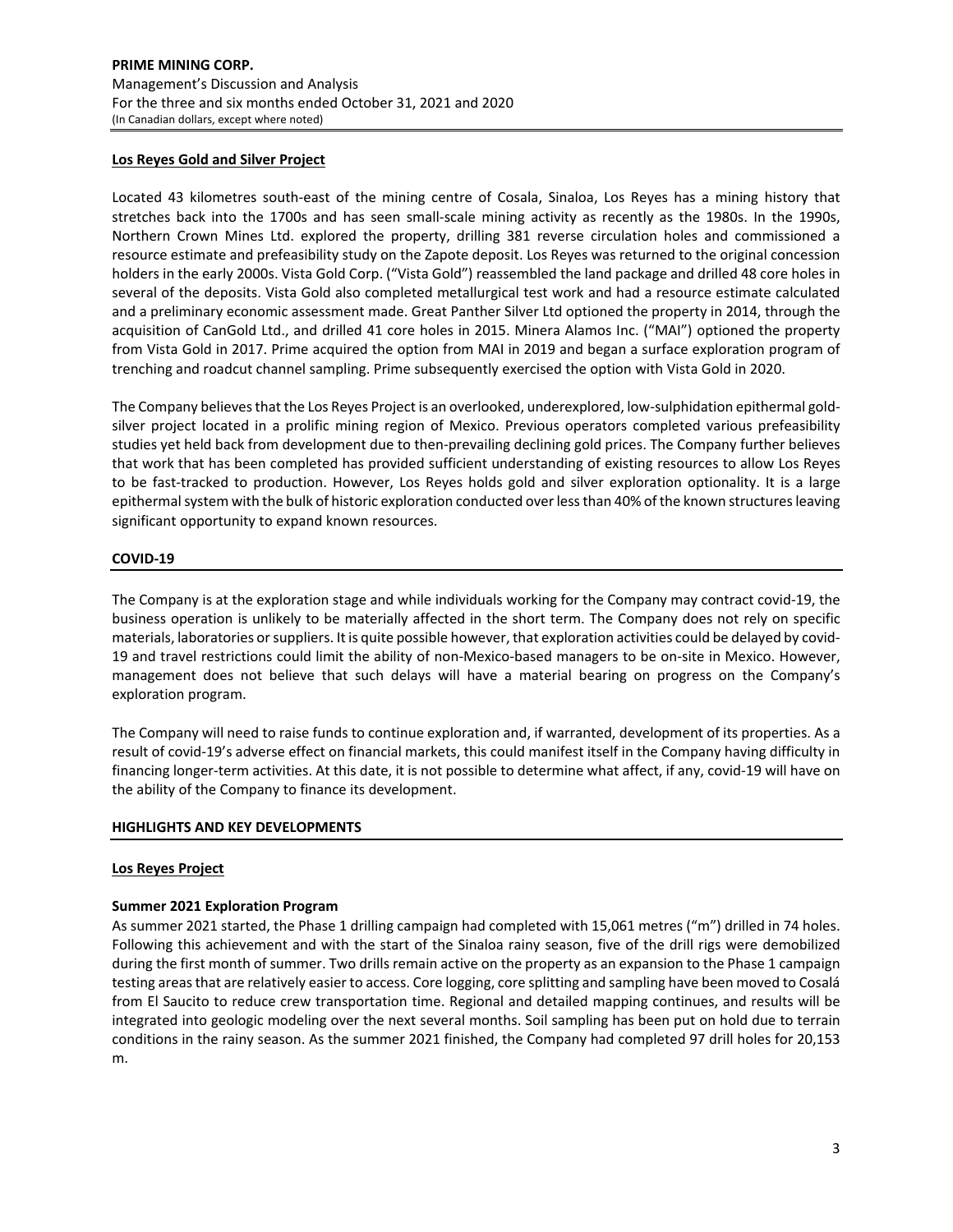Early in the summer, the Company released drill results from the first holes drilled into the major new discovery, Mina, located 1.3 kilometres ("km") northeast of the Guadalupe East deposit, currently the most eastern of the eight‐known gold‐silver deposits at Los Reyes. Drill hole 21MINA‐02 returned 4.44 grams per tonne ("gpt") gold ("Au") and 1,060.1 gpt silver ("Ag") over 7.5 m (4.8 m estimate true width ("etw")) from 142.5 m downhole, including 3.15 m (2.0 m etw) at 6.62 gpt Au and 1,397.8 gpt Ag and 1.85 m (1.2 m etw) at 6.3 gpt Au and 1,881.0 gpt Ag. 21MINA‐05 returned 3,243 gpt Ag over 1.15 m (0.74 m etw) with no associated gold from 81.7 m downhole. A slightly lower zone in 21MINA‐05 returned 1.45 gpt Au and 29.3 gpt Ag over 3.7 m (1.85 m etw) from 91.0 m downhole. 21MINA‐06 returned 1.72 gpt Au and 29.6 gpt Ag over 3.85 m (3.20 m etw) from 23.7 m downhole.

At Noche Buena, drill holes continued to confirm the expansion of mineralization both down‐dip and along strike beyond the current inferred category resource boundary. Additionally, the drilling adds silver assay data to the resource in areas where it was not recorded by prior operators. Drill hole 21NB‐05, the most easterly hole, returned 0.77 gpt Au and 48.3 gpt Ag over 4.5 m (2.9 m etw) starting at 117.5 m downhole including 2.67 gpt Au and 140.2 gpt Ag over 0.6 m (0.4 m etw). 21NB‐05's intersection indicates that Noche Buena is still open beyond the eastern limit of the current pit-constrained resource. 21NB-06, drilled near the current resource pit bottom, returned 1.29 gpt Au and 60.7 gpt Ag over 36.1 m (28.9 m etw) starting at 93.1 m downhole, including 5.74 gpt Au and 108.1 gpt Ag over 4.5 m (3.6 m etw). 21NB‐07 returned 0.65 gpt Au and 20.7 gpt Ag over 11.6 m (10.4 etw) starting at 24.0 m downhole including 1.21 and 38.9 gpt Ag over 4.5 m (4.1 etw). 21NB‐08 returned 1.23 gpt Au and 28.0 gpt Ag over 11.1 m (8.9 m etw) at 32.4 m downhole including 1.1 m (0.9 m etw) at 6.08 gpt Au and 90.9 gpt Ag. 21NB‐09 returned 2.89 gpt Au and 61.6 gpt Ag over 10.5 m (8.4 m etw) at 70.5 m downhole including 1.5 m (1.2 m etw) at 18.00 gpt Au and 209.3 gpt Ag. Hole 21NB‐10 returned 0.70 gpt Au and 27.9 gpt Ag over 19.5 m (15.6 m etw) at 63.0 m downhole including 1.5 m (0.9 m etw) at 3.73 gpt Au and 109.5 gpt Ag. 21NB‐11 returned 1.00 gpt Au and 18.0 gpt Ag over 5.8 m (5.2 etw) starting at 76.5 m downhole.

Holes 21NB‐06, 21NB‐07, 21NB‐09 and 21NB‐11 all intersected mineralization at or just below the pit bottom.

At San Miguel East, drill holes continued to confirm the expansion of mineralization. Drill hole 21SME‐03 returned 2.50 gpt Au and 117.9 gpt Ag over 8.3 m (7.5 m etw) at 139.5 m downhole including 4.57 gpt Au and 139.8 gpt Ag over 3.8 m (3.4 m etw) and 1.63 gpt Au and 193.2 gpt Ag over 1.5 m (1.3 m etw) at 244.5 m downhole. Additionally, dill hole 21SME‐07 returned 1.02 gpt Au and 51.4 gpt Ag over 15.0 m at 7.5 m downhole including 4.11 gpt Au and 13.1 gpt Ag over 3.0 m and 1.22 gpt Au and 137.8 gpt Ag over 7.9 m at 42.0 m downhole including 2.48 gpt Au and 280.3 gpt Ag over 3.1 m, the etw was equal to the actual core length. The Phase 1 drilling program is now complete with the mineralized structure being intersected in all seven drill holes.

At San Miguel East, the Fresnillo Structure, was intersected for the first time and within the current pit boundary. The nearly 1‐kilometer structure had no prior drilling. Drill hole 21SME‐02 returned 0.82 gpt Au and 7.5 gpt Ag over 6.8 m (5.6 m etw) from surface in newly defined mineralized vein breccia. The structure is within the current and expanding open‐pit boundary and should reduce the stripping ratio and waste rock.

Initial drilling commenced at Las Primas including three shallow holes to acquire an initial subsurface understanding of the outcropping breccia and quartz vein structures. No drilling has occurred at Las Primas by previous operators, in part due to a lack of road and constrained access. Drill hole 21LP‐01 returned 1.55 gpt Au and 3.4 gpt Ag over 1.0 m (0.7 m etw) at 31.7 m downhole. Additionally, drill hole 21LP‐02 returned1.58 gpt Au and 13.6 gpt Ag over 7.5 m (3.8 m etw) at 24.0 m downhole including 15.9 gpt Au and 134.5 gpt Ag over 0.4 m (0.2 m etw) and including 7.02 gpt Au and 50.2 gpt Ag over 0.7 m (0.4 m etw) and 0.83 gpt Au and 26.4 gpt Ag over 3.0 m (1.1 m etw) at 107.3 m downhole.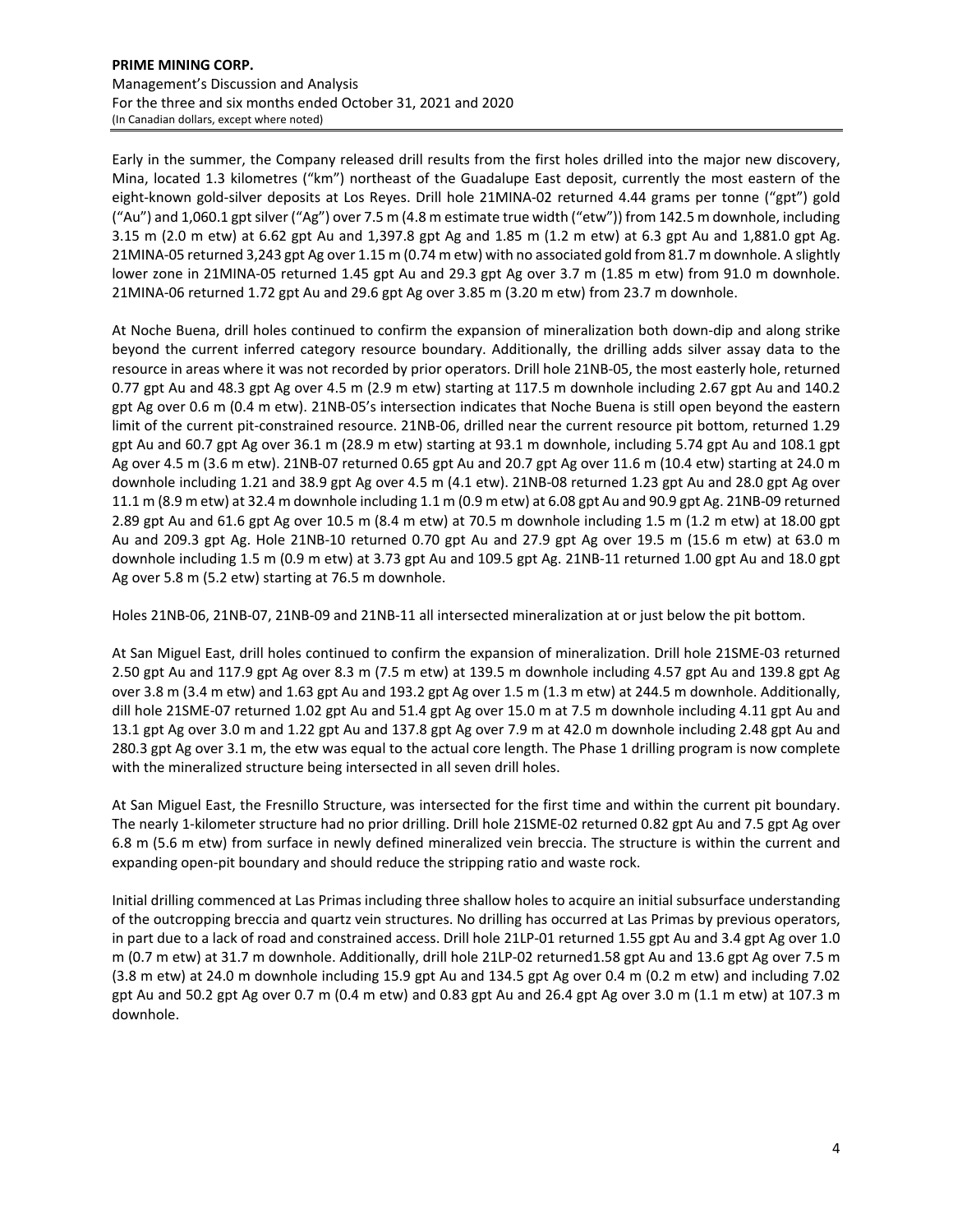At Guadalupe East, the Company reported results from thirteen drill holes, twelve of these holes (21GE‐09 to 20) intercepted the high‐grade Estaca epithermal vein and the remaining hole, 21GE‐08, collected structural data on the San Nicolas vein. Eight of the twelve Estaca holes were successful in intersecting high‐grade gold‐silver mineralization. This Phase 1 drilling extends 100 metres below the base of the April 2020 Pit‐Constrained Resource giving an approximate 250 to 300 drill-indicated metre vertical extent of the mineralized boiling zone that remains open vertically up dip. Historical metallurgical test work was completed by prior operators of high‐grade mineralized material at Los Reyes. The material tested is in line with the gold‐silver grades encountered during Phase 1 drilling and results indicate that gold recovery increased to 93% from 75% and silver recovery increased to 83% from 25% using mill processing instead of heap leaching. Two of the twelve Estaca holes were terminated in old workings.

Drilling occurred in areas proximal to, but outside of the Pit‐Constrained Resource. The holes were targeted to expand the currently defined Pit-Constrained Resource and to determine the potential vertical extent of the goldsilver bearing mineralization within the Estaca Vein at depth below the Pit‐Constrained Resource.

Drill holes 21GE‐11, 13, 18 and 19 were drilled just outside the Pit‐Constrained Resource limits and demonstrate strong potential for near‐pit resource expansion given intersected widths of between 7.2 m and 43.9 m. Results include 1.63 gpt Au and 220.2 gpt Ag over 10.3 m (7.3 m etw) in hole 21GE‐11; 4.77 gpt Au and 174.5 gpt Ag over 7.2 m (7.2 m etw) in hole 21GE‐13; 15.58 gpt Au and 270.2 gpt Ag over 11.7 m (9.4 m etw) in hole 21GE‐18; and 2.66 gpt Au and 118.4 gpt Ag over 43.9 m (30.7 m etw) in hole 21GE‐19.

Drill holes 21GE‐10 and 14 are within 100 m below the bottom of the Pit‐Constrained Resource and have intersected grades that potentially expand the open pit at depth. Hole 21GE‐10 returned 0.94 gpt Au and 92.0 gpt Ag over 10.85 m (5.4 m etw) and hole 21GE‐14 returned 3.19 gpt Au and 376.7 gpt Ag over 12.9 m (5.2 m etw).

Drill holes 21GE‐15 and 21GE‐20 were drilled more than 300 m east of the boundary of the Pit‐Constrained Resource and 100 m east of the nearest drill intersection. These two holes encountered historic underground development and natural faulting that resulted in poor core recoveries. Nevertheless, they intersected significant high-grade mineralization that demonstrates major resource expansion potential to the southeast. Hole 21GE‐15 returned 7.31 gpt Au and 615.0 gpt Ag over 7.0 m (6.6 m etw) before being abandoned in historic workings. Hole 21GE‐20 returned 35.37 gpt Au and 1,626.0 gpt Ag over 6.0 m (6.0m etw), including 62.60 gpt Au and 2,574.0 gpt Ag over 3.0 m (3.0 m etw).

Drill Hole 21GE‐08 was targeting the west extension of the San Nicolas Vein and designed to collect information on structure with oriented core. The hole intersected 5.3m (4.4m etw) grading 0.44 gpt Au and 9.9 gpt Ag starting at 58.4 m downhole. The San Nicolas vein lies directly within the footwall of the Estaca Vein, and outcrops in the shallowest portions of the southeast boundary of the Pit‐Constrained Resource.

Comprehensive planning was underway for the Phase 2 drill campaign which it is to commence in November, after the current rainy season. Phase 2 will utilize a combination of 6 to 8 core and reverse circulation drill rigs. Reverse circulation rigs will be used, where infrastructure permits, to accelerate the rate of in‐fill drilling and resource definition. Permitting activities continue for construction of Phase 2 roads and drill pads.

Refer to the following news releases, published on SEDAR, for additional technical data:

- *"Prime Mining Intercepts 4.44 gpt Gold and 1,060.1 gpt Silver over 7.5 Metres at New Discovery 1.3 Kilometres from Guadalupe East; Phase 2 Drilling Underway"* dated June 28, 2021.
- "Prime Mining Intercepts 36.1 Metres With 1.29 gpt Au and 60.7 gpt Ag at Noche Buena Deposit as New *Drilling Continues Expansion"* dated July 12, 2021.
- "Prime Mining Discovers Gold-Silver Zones in San Miquel East Pit-Constrained Resource and Near-Surface *Mineralization at Las Primas"* dated August 4, 2021.
- "Additional High‐Grade Results Expand Open‐Pit Potential at Guadalupe East" dated September 8, 2021.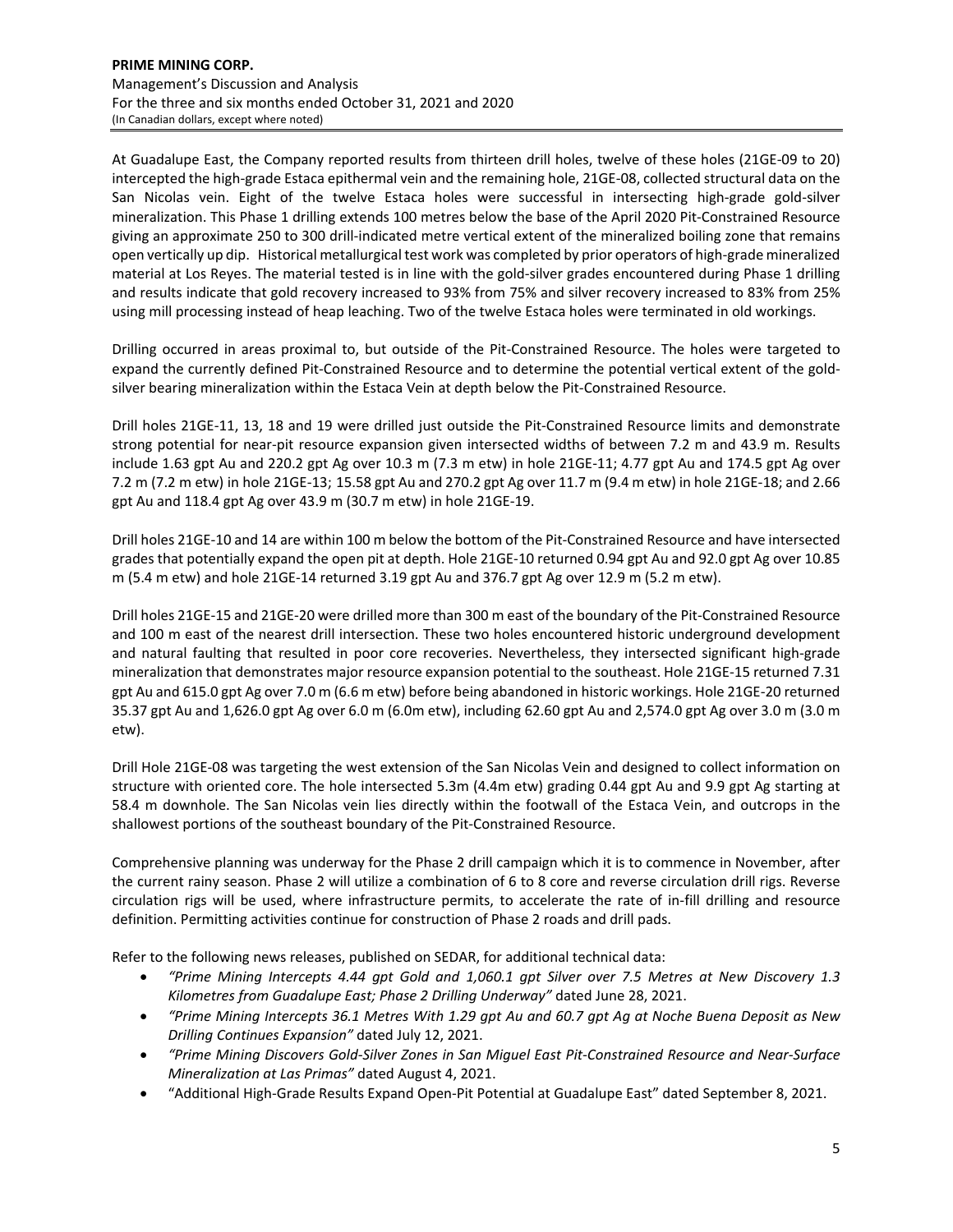# **Fall 2021 Exploration Program**

As fall 2021 started, the Phase 1 extended drilling campaign had completed 97 drill holes for 20,153 m. Rig count increased from two core drills at the end of the summer 2021 rainy season to five core drills at October 31, 2021.

Along the western mineralized structure, now referred to as the Z‐T Structure (Zapote ‐ Tahonitas), the Company reported results from 18 drill holes with seven holes within and adjacent to the Zapote South deposit and 11 drill holes within or adjacent to the Tahonitas deposit. All 18 drill holes intercepted potentially economic mineralization with eight holes returning significant high‐grade results. Zapote South and Tahonitas are two of eight known gold‐ silver deposits. The major northwest-southeast trending Z-T structure remains open and highly prospective at depth and along strike to the southeast. Importantly, none of the current drilling at Tahonitas is to a sufficient depth to have tested the deeper high-grade gold zone found in Zapote South that was intersected as reported May 15, 2021 in drill hole 21ZAP‐15, 4.49 gpt Au and 67.9 gpt Ag over 8.3 m (7.4 m etw), and in the newly reported drill hole 21ZAP‐ 21.

Phase 1 drilling at Zapote extended the potential boiling zone height which hosts the highest-grade mineralization, from 530 metres above sea level ("masl") by 50 m to 480 masl. This "deepening" of the bottom elevation of the boiling zone elevation provides exploration prospects at Zapote and across the entire Z‐T structure to that depth. Follow‐up to this is a part of Phase 2.

High grade mineralization was intercepted in 'below‐pit' drill holes. 21ZAP‐21 returned 3.36 gpt gold and 83.2 gpt silver over 16.0 m (13.1 m etw), 21ZAP-19 returned 0.75 g/t Au and 13.7 g/t Ag over 20.5 m (19.3 m etw), and 21ZAP-20 returned 3.89 gpt gold and 13.4 gpt Ag over 2.0 m (1.4 m etw). All three drill hole intercepts are below the current resource pit bottom providing significant opportunity to expand resources at depth.

21ZAP‐21 shows that on the most southeasterly section drilled to‐date at Zapote South there is high‐grade mineralization with a dip extent of at least 125 m including 50 m below the current pit bottom. Zapote South remains open to the south‐east towards Tahonitas, presenting a Phase 2 exploration opportunity.

Shallow drilling at Tahonitas during Phase 1 produced positive results encountering near surface mineralization with the initial drilling. However, drilling to-date has not yet targeted the Z-T structure at the same depth where highgrade mineralization is encountered at Zapote South. Deeper drilling at Tahonitas is a key Phase 2 exploration opportunity.

The Company's Phase 1 exploration program completed over 25,650 m of core drilling, exceeding the planned 15,000 m program, resulting in several new discoveries including bonanza grade mineralization below previous drilling, extending resources down‐dip and along strike, and recovering silver values previously not analyzed for within several deposits. Phase 1 also included:

- the acquisition of 1,056 line km of high resolution aeromagnetic-radiometric data;
- extensive regional and detailed geological mapping;
- initiation of an alteration mineral study; and
- identification of alteration styles and multiple pulses of mineralization, all of which will helped vector the exploration program to a focus on higher mill-grade gold-silver mineralization within reach of open pits.

The Phase 2 drill program commenced November 1, 2021. As of November 25, 2021, the Company had drilled 3,944.4 m in 13 core drill holes in the Phase 2 drill program and six core drills are in operation. Refer to the *Outlook* section below for details pertaining to the Phase 2 drill program.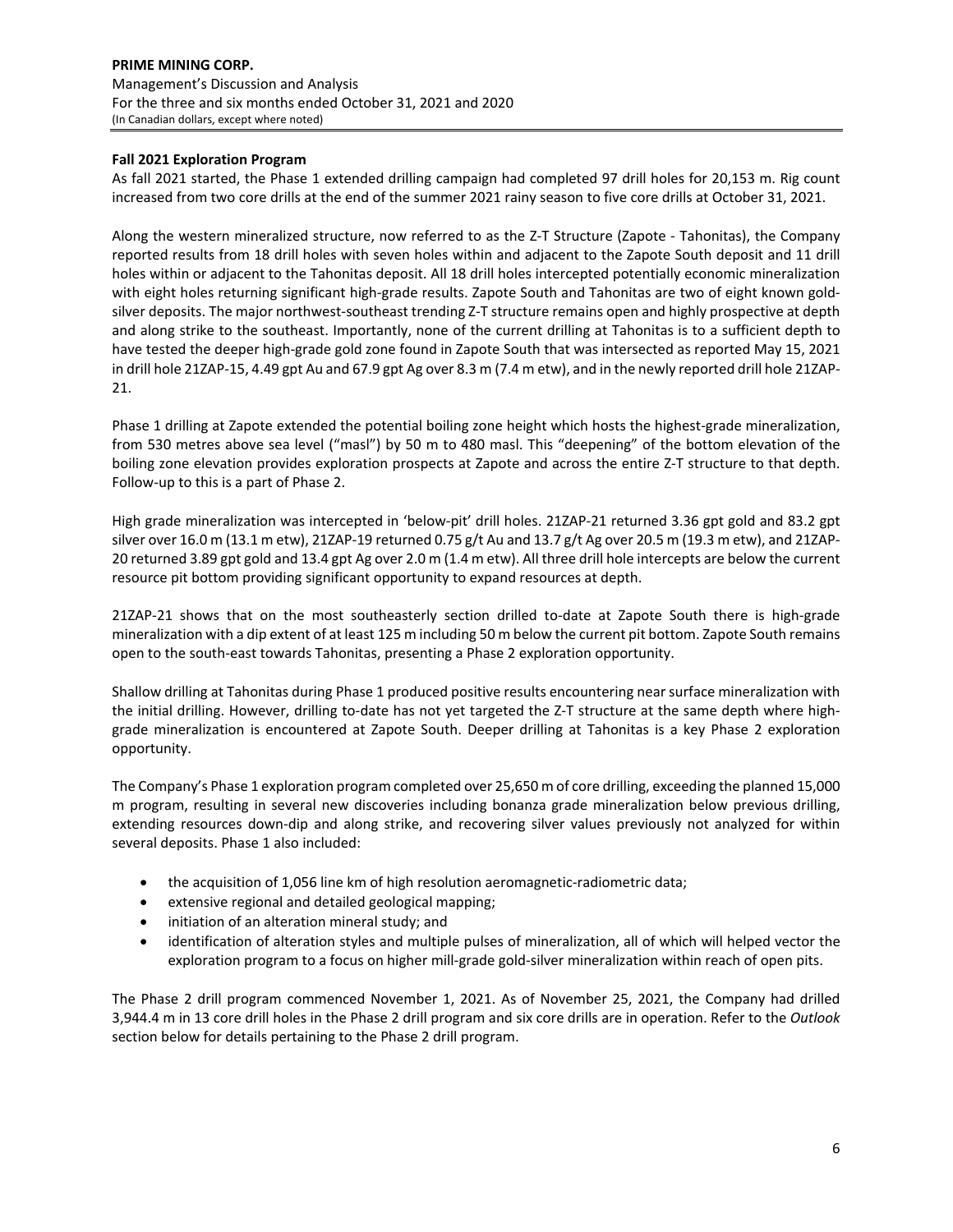Refer to the following news releases, published on SEDAR, for additional technical data:

- *"Deeper Phase 1 Drilling Confirms Strike and Depth Potential of the Zapote‐Tahonitas Mineralized Structure"* dated October 12, 2021.
- *"Prime Announces Commencement of Phase 2 Drilling at Los Reyes"* dated November 17, 2021.

# **Expenditures**

Project expenditures during the three and six months ended October 31, 2021, and 2020, are summarized asfollows:

|                                            |    |                          | Three months ended<br>October 31, |   |           |   | Six months ended<br>October 31, |
|--------------------------------------------|----|--------------------------|-----------------------------------|---|-----------|---|---------------------------------|
|                                            |    | 2021                     | 2020                              |   | 2021      |   | 2020                            |
| Salaries and personnel                     | \$ | 821,340                  | 254,205                           | S | 1,180,047 | S | 411,181                         |
| <b>Drilling</b>                            |    | 1,070,212                |                                   |   | 2,590,319 |   |                                 |
| Resource estimation and technical services |    | 247,740                  | 260,581                           |   | 650,341   |   | 374,745                         |
| Equipment and field supplies               |    | 130,792                  | 78,946                            |   | 337,966   |   | 120,391                         |
| Land payments and maintenance              |    | $\overline{\phantom{a}}$ | 33,631                            |   | 69,862    |   | 17,378                          |
| General and administrative                 |    | 84,919                   | 44,347                            |   | 270,508   |   | 78,192                          |
| Value added tax                            |    | 191,449                  | 220,580                           |   | 664,555   |   | 220,580                         |
|                                            | Ś  | 2,546,452                | 892,290                           |   | 5,763,598 |   | 1,222,467                       |

# *Review of project expenditures for Q2 2022 compared to Q2 2021*

Salaries and personnel increased to \$821,340 compared to \$254,205 during Q2 2021. Additional employees and contractors were engaged to advance the Los Reyes Project. Moreover, bonuses were awarded relating to the completion of the Phase 1 exploration program.

Drilling increased to \$1,070,212 compared to \$nil during Q2 2021. During December 2020, the drilling program commenced.

Resource and estimation and technical services decreased to \$247,740 compared to \$260,581. Fewer consulting service providers were used during YTD 2022 as the Company hired employees to support the project.

Equipment and field supplies increased to \$130,792 compared to \$78,946 during Q2 2021. The increase is due to increased employees and activities at the Los Reyes Project.

#### *Review of project expenditures for YTD 2022 compared to YTD 2021*

Salaries and personnel increased to \$1,180,047 compared to \$411,181 during YTD 2021. Additional employees and contractors were engaged to advance the Los Reyes Project. Moreover, bonuses were awarded relating to the completion of the Phase 1 exploration program.

Drilling increased to \$2,590,319 compared to \$nil during YTD 2021. During December 2020, the drilling program commenced.

Resource and estimation and technical services increased to \$650,341 compared to \$374,745. Following the commencement of the drill program more technical advisory and laboratory expenditures were incurred.

Equipment and field supplies increased to \$337,966 compared to \$120,391 during YTD 2021. The increase is due to increased employees and activities at the Los Reyes Project.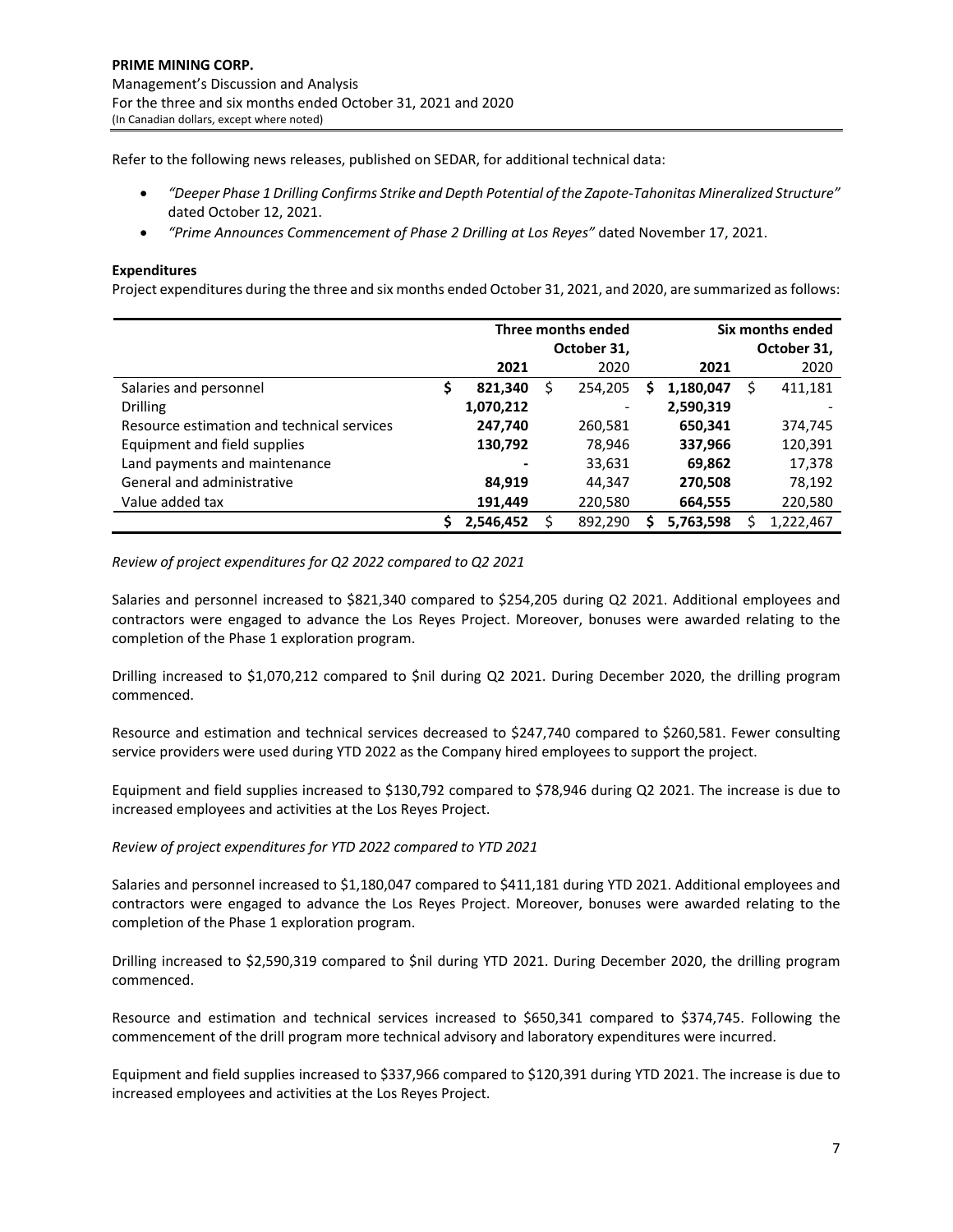Project expenditures since acquisition, are summarized as follows:

|                                            | Total      |
|--------------------------------------------|------------|
| Salaries and personnel                     | 2,700,830  |
| <b>Drilling</b>                            | 4,044,926  |
| Resource estimation and technical services | 2,078,794  |
| Equipment and field supplies               | 866,450    |
| Land payments and maintenance              | 453,162    |
| General and administrative                 | 495.279    |
| Value added tax                            | 1,265,711  |
|                                            | 11,905,152 |

# **Resource estimate**

In August 2019, Prime initiated a major surface mapping, outcrop trenching, and chip sampling program over eight known gold‐silver deposits at Los Reyes. On April 2, 2020, Prime announced an updated pit constrained mineral resource estimate ("Updated Resource"), prepared by Stantec Consulting Ltd. ("Stantec") for the Los Reyes Project. The new pit constrained resource (at 0.22 g/t Au cut-off) comprised 19.8 million tonnes measured and indicated resources (633,000 ounces contained gold and 16.6 million ounces contained silver) and an additional 7.1 million tonnes (179,000 ounces contained gold and 7.8 million ounces contained silver) of inferred material. The updated resource estimate increased the total oxide material and upgraded the material to higher estimation categories.

Additionally, Stantec provided sensitivities to cut-off grade within the pit allowing for a comparison to the historic global resource estimate by Vista in 2012, which was calculated at a 0.5 g/t Au cut-off. Comparing estimates at the same cut-off, measured and indicated resources increased by 74% from 6.8 mt to 11.8 mt and inferred material increased 25% from 3.2 mt to 4.0 mt. Measured and indicated contained gold increased by 44% from 380,655 ounces to 546,000 ounces, while inferred gold decreased by 8%, from 156,000 ounces to 144,000 ounces. Measured and indicated silver increased by 100% from 6,315,000 ounces to 12,912,000 ounces and inferred silver increased by 50% from 3,640,000 to 5,456,000 ounces.

Refer to "*Stantec, Technical Report, Los Reyes Property, Sinaloa, Mexico, report date April 2, 2020*" published on SEDAR.

# **Corporate**

#### **Directors**

During September 2021, the Company appointed Ms. Edie Hofmeister to the board of directors.

#### **Management**

During September 2021, the Company appointed Mr. Scott Smith as Executive Vice President ‐ Exploration, replacing Mr. Kerry Sparkes. Mr. Sparkes will reduce his workload and continue as a key advisor to the Company.

#### **Stock Option Grants**

During September 2021,

- $\circ$  stock options were granted to purchase up to 1,610,000 common shares at a price of \$4.18 per share. The stock options granted have a five‐year life and vest one‐third at date of grant, one‐third six months from the grant date and one‐third 12 months from the grant date.
- $\circ$  stock options were granted to purchase up to 600,000 common shares at a price of \$4.18 per share. The stock options granted have a five-year life and vest one-third six months after the date of grant, one-third 12 months from the grant date and one-third 18 months from the grant date.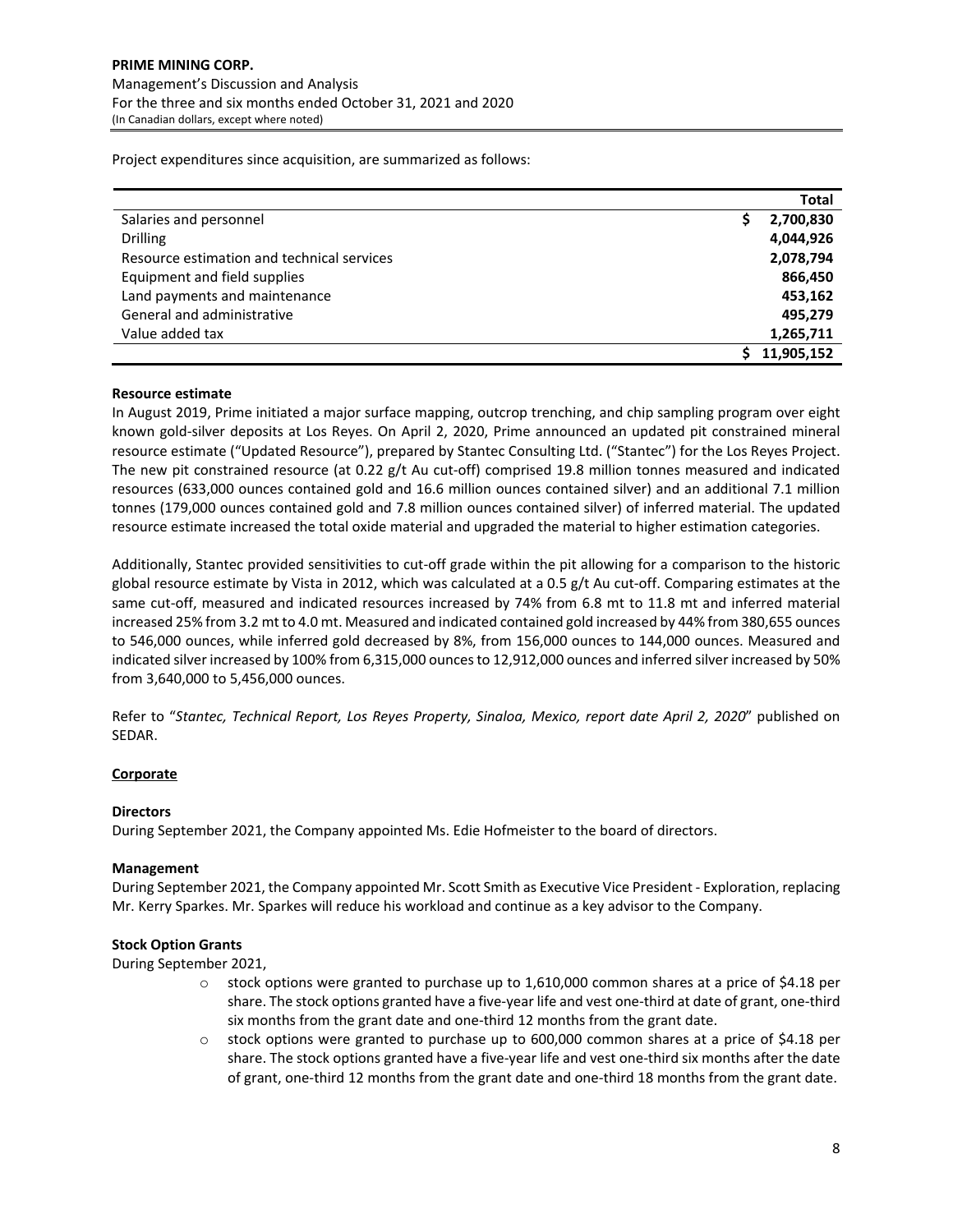# **Warrants**

During August 2021, the Company reported that 19,040,256 common share purchase warrants, with an exercise price of C\$0.50 issued on August 28, 2019, were now fully exercised.

### **Change in year‐end**

During November 2021, the Company provided notice that it would change its year‐end from April 30 to December 31. The Company will have a transition year of eight months, from May 1, 2021 to December 31, 2021. The new financial year shall commence on January 1, 2022 and end on December 31, 2022.

# **OUTLOOK**

The Phase 2 drill program commenced November 1, 2021 with a planned minimum 50,000 m in over 250 drill holes. Phase 2 will utilize a combination of up to eight core drills and up to three reverse circulation drills. Reverse circulation rigs will be used, where infrastructure permits, to accelerate the rate of in‐fill drilling and resource definition. Permitting activities continue for construction of Phase 2 roads and drill pads.

# **Phase 2 – Principal Objectives**

- 1. Expanding resources along the three main corridors of known open-pit mineralization, following up on previously reported high-grade areas in Phase 1:
	- o Guadalupe Structure drilling will target new areas of bonanza‐grade mineralization, including significant step-out drill holes to the southeast;
	- o Z‐T Structure will be drilled to connect deposits and to expand higher‐grade areas to depth; and,
	- o Central Zone Structure including San Miguel West, San Miguel East and Noche Buena, will test the individual deposits to expand them to collectively form larger pits as well as to assess the depth potential in this under‐explored area.
- 2. Complete first pass testing of newly developed targets:
	- o Last year's technical program led to the development of several high potential targets within an approximate 5 km radius of the main mineralized corridors at Los Reyes;
	- o Drill testing will include high priority targets Mina 20/21, Mariposa, Las Primas, Fresnillo, El Tule and others on the two parallel El Orito trends: and,
- 3. Resume surface mapping and sampling:
	- $\circ$  Phase 1 prospecting, mapping, and sampling that led to the development of new targets will continue in Phase 2.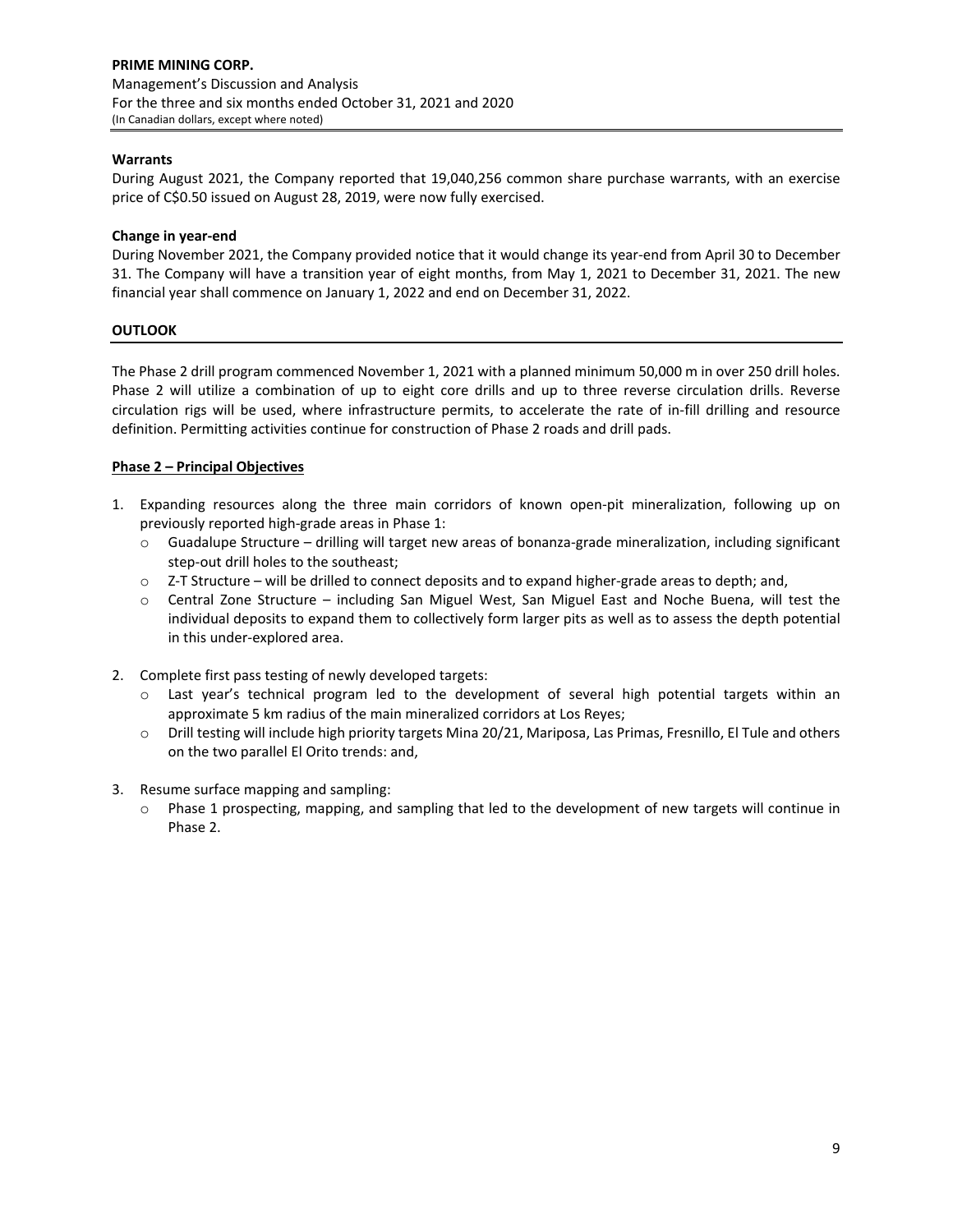### **QUARTERLY RESULTS**

During fiscal 2021, on a retrospective basis, the Company adopted a new accounting policy for exploration and evaluation expenditures. In prior years, the Company capitalized exploration and evaluation expenditures when the Company had the legal right to explore a property. The Company has changed this accounting policy to expense exploration and evaluation expenditure until such time that an appropriate economic assessment has been completed and there is confidence that permits can be obtained to develop the project. The Company will continue to capitalize all acquisition costs and related costs when incurred. Refer to note 3 and 5 of the annual financial statements. This MD&A has been restated under this retrospective accounting policy change. Refer to the *Restatement Reconciliations* section below.

# **Quarterly results**

|                                    |    | Q2 2022     | Q1 2022           |    | Q4 2021     | Q3 2021             |
|------------------------------------|----|-------------|-------------------|----|-------------|---------------------|
|                                    |    |             |                   |    |             | Restated            |
| Loss for the period                | \$ | (5,600,423) | \$<br>(4,046,624) | \$ | (3,324,739) | \$<br>(2, 157, 865) |
| Loss per share - basic and diluted |    | (0.05)      | (0.04)            |    | (0.04)      | (0.03)              |
| Total assets                       |    | 43,961,419  | 43,961,262        |    | 44,791,540  | 14,043,787          |
| Total non-current liabilities      |    | 923,861     | 930,746           |    | 918,618     | 956,522             |
| Cash balance                       |    | 29,848,024  | 29,945,079        |    | 32,026,806  | 5,840,853           |
| Working capital                    | S  | 29,581,634  | \$<br>29,582,724  | S  | 31,369,510  | \$<br>5,598,102     |
|                                    |    |             |                   |    |             |                     |
|                                    |    | Q2 2021     | Q1 2021           |    | Q4 2020     | Q3 2020             |
|                                    |    | Restated    | Restated          |    | Restated    | Restated            |
| Loss for the period                | Ś. | (2,548,756) | \$<br>(2,668,638) | Ś  | (6,852,493) | \$<br>(1, 286, 672) |
| Loss per share - basic and diluted |    | (0.03)      | (0.04)            |    | (0.12)      | (0.02)              |
| Total assets                       |    | 20,367,568  | 20,941,400        |    | 9,191,946   | 15,398,141          |
| Total non-current liabilities      |    | 1,012,702   | 1,049,880         |    | 64,304      | 87,067              |
| Cash balance                       |    | 7,678,959   | 8,032,658         |    | 1,020,820   | 1,518,003           |
| Working capital                    | \$ | 7,368,744   | \$<br>7,891,266   | \$ | (426, 873)  | \$<br>444,950       |

#### **Review of Consolidated Financial Information for Q2 2022 compared to Q2 2021**

Loss for the Company was \$5,600,423 (\$0.05 per share) compared to \$2,548,756 (\$0.03 per share) during Q2 2021, as a result of the following factors:

#### **Corporate and administrative expense**

Corporate and administrative expenses increased to \$2,983,951 compared to \$1,741,286 during Q2 2021. The significant cash components of these expenses include salaries and personnel, consulting and professional fees and investor relations.

Salaries and personnel decreased to \$252,533 compared to \$349,953 during Q2 2021, as a result of reduced management consulting fees.

Consulting and professional fees include legal, accounting, capital and strategic advisors. The Q2 2022 and Q2 2021 expenses are consistent, with a decrease of \$31,080, as there has not been any substantial change in the services provided to the Company.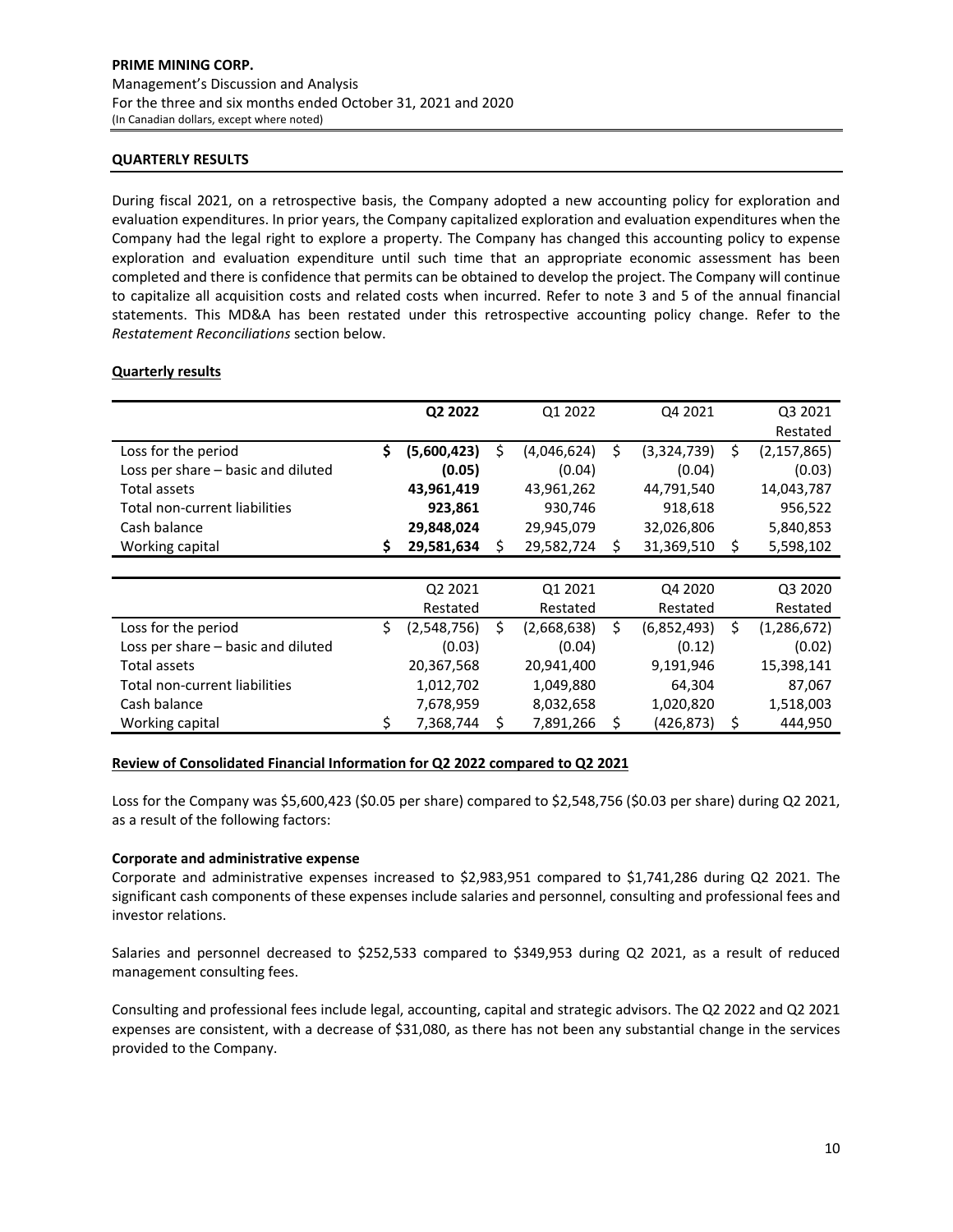The significant non-cash component of these expenses includes share-based compensation, which was \$2,499,230 compared to \$1,085,539 during Q2 2021. The increase is a result of granting 2,910,000 share options at a weighted average grant-date fair value of \$2.63 compared to 4,700,000 share options at a grant-date fair value of \$0.79 during YTD 2021.

# **Exploration and evaluation**

Exploration and evaluation expense was \$2,546,452 compared to \$892,290 during Q2 2021. The Company increased exploration activities at the Los Reyes Project. Refer to the *Highlights and Key Developments* section above.

# **Depreciation**

Depreciation expense represents depreciation of equipment and the right‐of‐use asset associated with the Company's office lease. Depreciation expense was \$44,809 compared to \$29,992 during Q2 2021. The increase is a result of additions to property and equipment of \$262,332 during YTD 2022 which were depreciated during the period.

#### **Foreign exchange**

Foreign exchange represents changes in the value of monetary assets and liabilities denominated in foreign currencies. During Q2 2022, the foreign exchange loss was the result of an appreciating Canadian dollar and increased US dollar holdings.

# **Review of Consolidated Financial Information for YTD 2022 compared to YTD 2021**

Loss for the Company was \$9,647,047 (\$0.09 per share) compared to \$5,217,394 (\$0.07 per share) during YTD 2021, as a result of the following factors:

#### **Corporate and administrative expense**

Corporate and administrative expenses increased to \$4,001,762 compared to \$3,986,788 during YTD 2021. The significant cash components of these expenses include salaries and personnel, consulting and professional fees and investor relations.

Salaries and personnel decreased to \$531,574 compared to \$812,183 during YTD 2021, as a result of reduced signing bonuses.

Consulting and professional feesinclude legal, accounting, capital and strategic advisors. The YTD 2022 and YTD 2021 expenses are consistent, with a decrease of \$48,695, as there has not been any substantial change in the services provided to the Company.

Investor relations expenses includes news releases, communications programs, and participation at conferences. The expense decreased to \$52,214 compared to \$249,591 during YTD 2021. During YTD 2021, activities increased significantly following the rebranding of the Company and the acquisition of an option to acquire the Los Reyes Project.

The significant non-cash component of these expenses includes share-based compensation, which was \$3,091,279 compared to \$2,444,500 during YTD 2021. Refer to the Q2 2022 compared to Q2 2021 discussion above.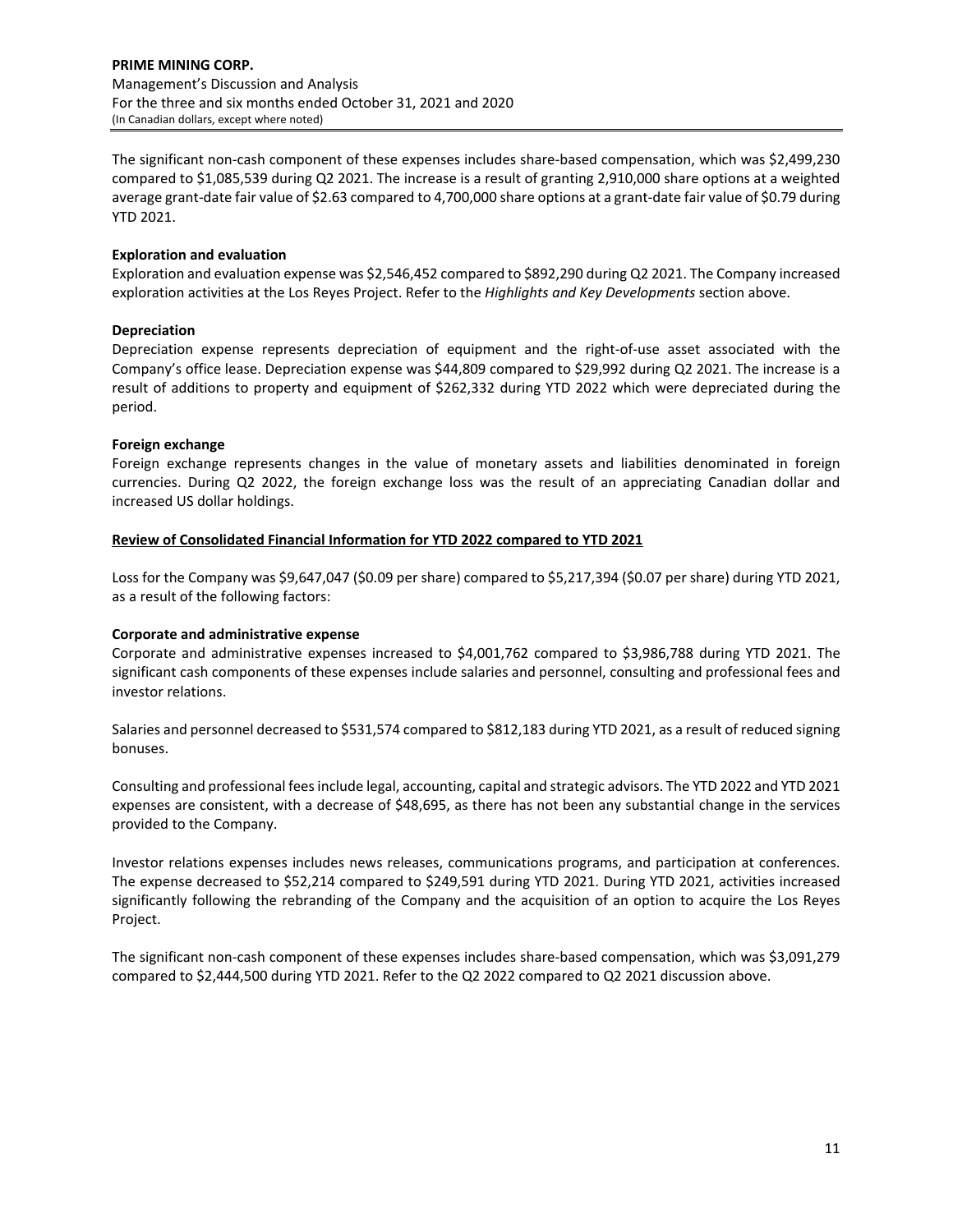# **Significant Quarterly Variations**

- Q3 2020 The Company undertook an additional investor communication program that resulted in a more significant loss.
- Q4 2020 The Company recognized an impairment provision of \$5,441,325 and share-based compensation of \$285,000. Additionally, exploration and evaluation expenses of \$542,981 were incurred at the Los Reyes Project.
- Q1 2021 The Company awarded stock options and recognized share-based compensation of \$1,358,961.
- Q2 2021 The Company increased the senior management team and awarded stock options recognizing sharebased compensation of \$1,085,539. Additionally, exploration and evaluation expenses of \$892,290 were incurred at the Los Reyes Project.
- Q3 2021 The Company incurred additional share-based compensation expense of \$737,900 related to the vesting of options. Additionally, exploration and evaluation expenses of \$1,104,323 were incurred at the Los Reyes Project
- Q4 2021 The Company incurred additional share-based compensation expense of \$371,278 related to the vesting of options. Additionally, exploration and evaluation expenses of \$2,646,500 were incurred at the Los Reyes Project
- Q1 2022 The Company incurred exploration and evaluation expenditures of \$3,217,146 at the Los Reyes Project.
- Q2 2022 ‐ The Company incurred additional share‐based compensation expense of \$2,499,230 related to the granting and vesting of options. Additionally, exploration and evaluation expenses of \$2,546,452 were incurred at the Los Reyes Project

# **Cash flows**

|                                       | For the six months ended October 31, |               |  |             |  |  |
|---------------------------------------|--------------------------------------|---------------|--|-------------|--|--|
|                                       |                                      | 2021          |  | 2020        |  |  |
|                                       |                                      |               |  | Restated    |  |  |
| Cash used in operating activities     |                                      | (6,664,259)   |  | (2,359,030) |  |  |
| Cash provided by financing activities |                                      | 5,945,645     |  | 11,065,029  |  |  |
| Cash used in investing activities     |                                      | (1,460,168)   |  | (2,047,860) |  |  |
| (Decrease) increase in cash           |                                      | (2, 178, 782) |  | 6,658,139   |  |  |
| Cash, beginning of period             |                                      | 32,026,806    |  | 1,020,820   |  |  |
| Cash, end of period                   |                                      | 29,848,024    |  | 7,678,959   |  |  |

#### **Operating activities**

During YTD 2022, salaries and personnel expenditures of \$531,574 were incurred by the Company which is a significant portion of the operating expenditures. There was office rent and administrative expenditures of \$177,097. Legal and accounting expenditures of \$149,598 were also incurred. Additional expenditures of \$5,763,598 were incurred relating to Los Reyes Project.

During YTD 2021, salaries and personnel expenditures of \$812,183 were incurred by the Company which is a significant portion of the operating expenditures. There were investor relations expenditures of \$249,591. Additional expenditures of \$1,222,467 were incurred relating to Los Reyes Project.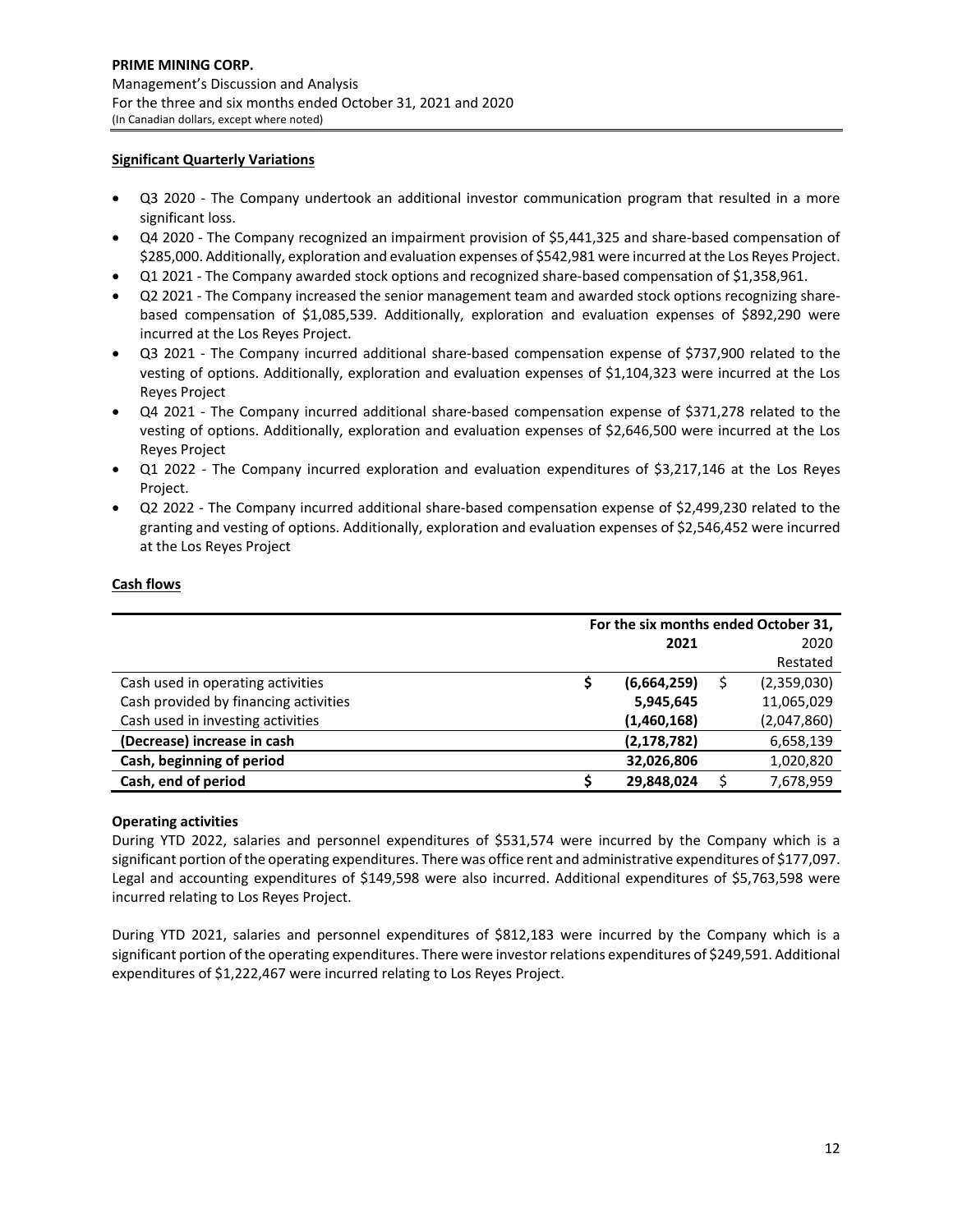# **Financing activities**

During YTD 2022, the Company had the following significant financing activities:

- Issued 11,166,622 common shares for gross proceeds of \$6,003,311 upon exercise of warrants.
- Issued 265,000 common shares for gross proceeds of \$151,000 upon exercise of options.

During YTD 2021, the Company completed a private placement resulting in net proceeds of \$9,431,470. Additionally, loan repayments were \$1,164,678 during Q1 2021.

#### **Investing activities**

During YTD 2022, the second and final option payment to Vista Gold of US\$1,000,000 was made by the Company. Additionally, the Company acquired more vehicles to support the Los Reyes project.

During YTD 2021, the Company completed the acquisition of the Los Reyes Project. As part of this transaction, the Company set up a long-term receivable for value added sales taxes that are recoverable from the Mexican government and a corresponding liability to refund part of those taxes to the vendor of the Los Reyes property. Additionally, as part of the Los Reyes Project transaction, the Company issued 330,000 common shares valued at \$465,000 which is recorded as a component of shareholders' equity.

#### **LIQUIDITY AND CAPITAL RESOURCES**

Liquidity risk is the risk that the Company will encounter difficulties in meeting obligations associated with its financial liabilities and other contractual obligations.

The Company is a mineral exploration company and currently has no operating income or positive operating cash flows. The Company depends upon share issuances and property option agreementsto fund its exploration activities and administrative expenses.

Factors that may affect the Company's liquidity are continuously monitored. These factors include the market price of gold, operating costs, exploration expenditures, the timing of VAT recoveries, foreign currency fluctuations, health and safety risks related to the covid‐19, and risks and uncertainties (refer to *Risks and Uncertainties* section).

The Company will need to raise additional funds to fully develop its mineral properties. There can be no assurance that the Company will succeed in obtaining additional financing, now or in the future. Consequently, the Company is subject to liquidity risk.

At October 31, 2021, the Company had working capital of \$29,581,634 including cash of \$29,848,024, compared to a working capital of \$31,369,510 at April 30, 2021. Accounts payable and accruals decreased to \$449,449 compared to \$833,744, at April 30, 2021, due to decreased activities at the Los Reyes Project. The long-term payable of \$922,394 requires payment when the value added tax receivable of \$1,024,883 is refunded.

At October 31, 2021, the Company has the following capital resource commitments:

- The Company must undertake exploration and make cash progress payments to maintain its exploration property rights.
- The Company is committed to make payments under property and equipment leases totalling \$24,921 through 2023.
- The Company signed a new premises lease which will commence during November 2021. The premises lease commits the Company to make payments of \$253,218 over a five‐year term.
- The Company signed a drilling contract with a remaining commitment of US\$308,000 to the contractor and drill program.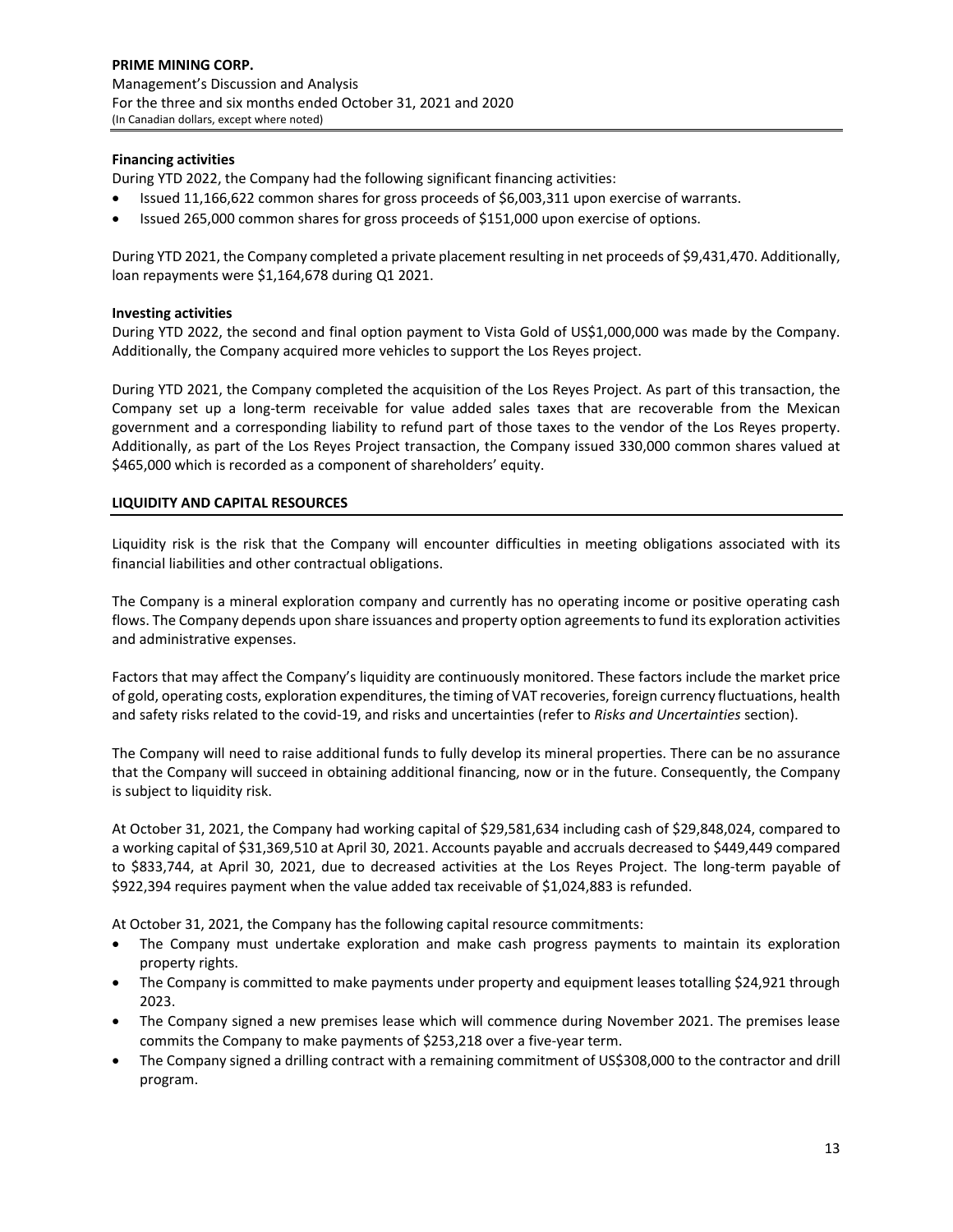#### **RELATED PARTY TRANSACTIONS**

Key management personnel are the persons responsible for the planning, directing and controlling the activities of the Company and includes both executive and non‐executive directors, officers, and entities controlled by such persons. The Company considers all directors and officers of the Company to be key management personnel.

Key management compensation includes:

|                                  | Six months ended October 31, |           |  |           |  |
|----------------------------------|------------------------------|-----------|--|-----------|--|
|                                  |                              | 2021      |  | 2020      |  |
| Salaries, personnel and benefits |                              | 581,715   |  | 785,491   |  |
| Directors fees                   |                              | 97.500    |  | 77,651    |  |
| Share-based compensation         |                              | 1.794.490 |  | 2,130,167 |  |
|                                  |                              | 2,473,705 |  | 2,993,309 |  |

Trade payables and accrualsinclude \$16,250 (April 30, 2021 ‐ \$16,250) owed to directors and officers of the Company in connection to accrued salaries and benefits.

During the six months ended October 31, 2021, the Company repaid the loan balance, interest and commitment fee owed to Andrew Bowering, a director and officer of the Company of \$1,164,678.

#### **OUTSTANDING SHARE DATA**

At December 9, 2021, the Company had the following equity securities outstanding:

|                                | <b>Authorized</b>                     | Outstanding                         |
|--------------------------------|---------------------------------------|-------------------------------------|
| Equity securities - voting     | Unlimited common shares               | 112,573,205 common shares           |
| Stock options - convertible to | Stock options to acquire up to 10% of | Stock options to acquire 10,210,000 |
| voting common shares           | the outstanding common shares         | common shares                       |
| Warrants convertible to voting |                                       | Warrants to acquire 24,523,125      |
| common shares                  |                                       | common shares                       |

#### **SIGNIFICANT ACCOUNTING POLICIES**

The condensed interim consolidated financial statements have been prepared in accordance with IFRS as issued by the International Accounting Standards Board ("IASB"), effective as of October 31, 2021. The Company's significant accounting policies are described in note 3 of the Company's annual financial statements.

#### **CHANGES IN ACCOUNTING POLICIES**

The accounting policies applied in the preparation of the Company's condensed interim consolidated financial statements for the three and six months ended October 31, 2021 and 2020, are consistent with those applied and disclosed in the Company's annual financial statements.

During fiscal 2021, the Company voluntarily change is accounting policy regarding exploration and evaluation expenditures. Refer to note 3 and 5 of the annual financial statements.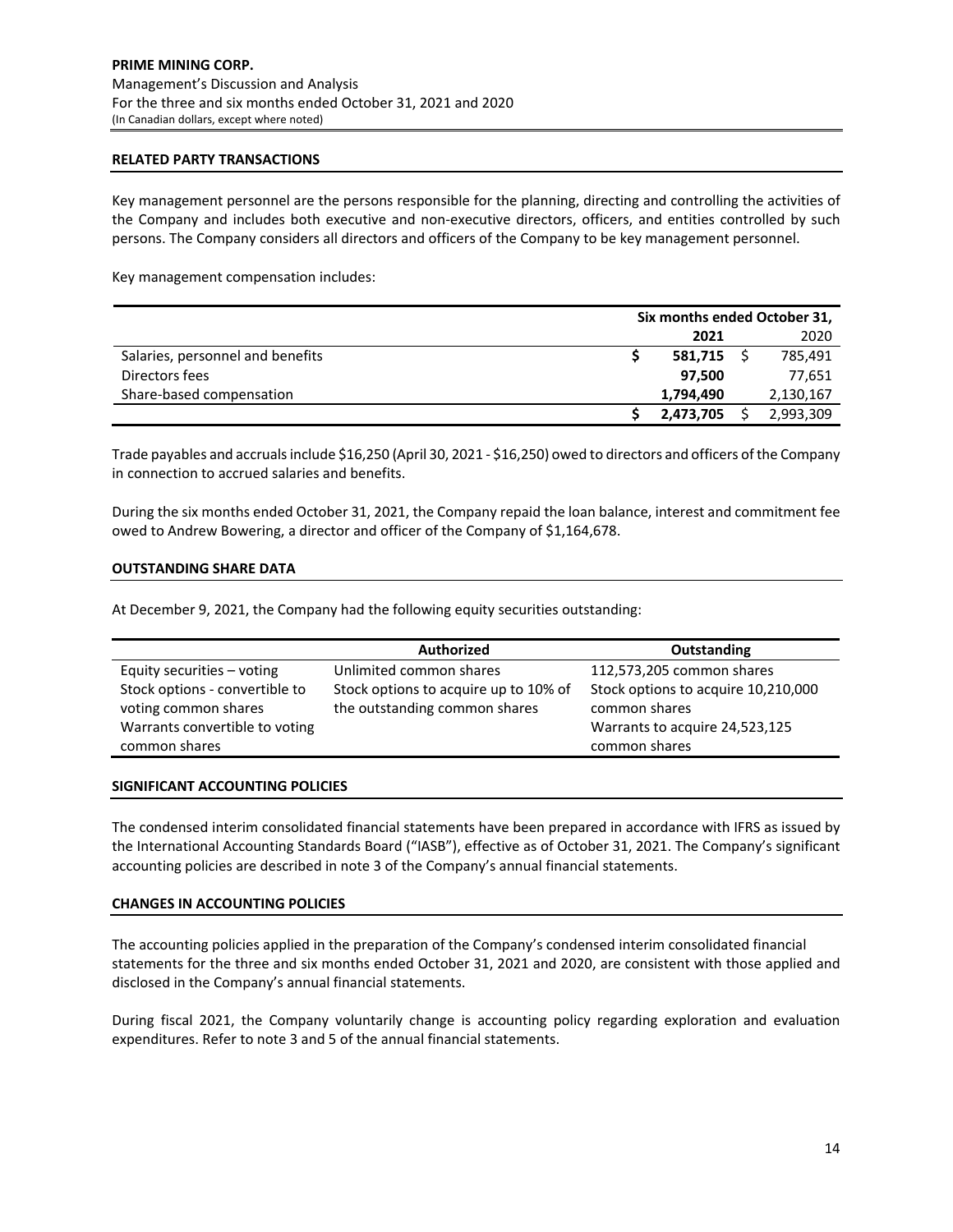# **PRIME MINING CORP.** Management's Discussion and Analysis For the three and six months ended October 31, 2021 and 2020 (In Canadian dollars, except where noted)

# **RESTATEMENT RECONCILIATIONS**

# **Loss for the period**

|         |                        | <b>Effect of change in</b> | As restated under new |
|---------|------------------------|----------------------------|-----------------------|
| Period  | As previously reported | accounting policy          | accounting policy     |
| Q3 2020 | (851,653)              | (435,019)                  | (1, 286, 672)         |
| Q4 2020 | (6,656,665)            | (195,828)                  | (6,852,493)           |
| Q1 2021 | (2,338,461)            | (330,177)                  | (2,668,638)           |
| Q2 2021 | (1,656,466)            | (892, 290)                 | (2,548,756)           |
| Q3 2021 | (1,053,542)            | (1,104,323)                | (2, 157, 865)         |

# **Loss per share**

|         |                        | <b>Effect of change in</b> | As restated under new |
|---------|------------------------|----------------------------|-----------------------|
| Period  | As previously reported | accounting policy          | accounting policy     |
| Q3 2020 | (0.01)                 | (0.01)                     | (0.02)                |
| Q4 2020 | (0.11)                 | (0.01)                     | (0.12)                |
| Q1 2021 | (0.03)                 | (0.01)                     | (0.04)                |
| Q2 2021 | (0.02)                 | (0.01)                     | (0.03)                |
| Q3 2021 | (0.01)                 | (0.02)                     | (0.03)                |

# **Total assets**

| Period  | As previously reported | <b>Effect of change in</b><br>accounting policy | As restated under new<br>accounting policy |
|---------|------------------------|-------------------------------------------------|--------------------------------------------|
| Q3 2020 | 16,370,577             | (972, 436)                                      | 15,398,141                                 |
| Q4 2020 | 10,360,210             | (1,168,264)                                     | 9,191,946                                  |
| Q1 2021 | 21,271,577             | (330, 177)                                      | 20,941,400                                 |
| Q2 2021 | 21,590,035             | (1,222,467)                                     | 20,367,568                                 |
| Q3 2021 | 16,370,577             | (2,326,790)                                     | 14,043,787                                 |

# **YTD 2021 Cash flows**

|                                                      | As previously reported | <b>Effect of change in</b><br>accounting policy | As restated under new<br>accounting policy |
|------------------------------------------------------|------------------------|-------------------------------------------------|--------------------------------------------|
| Cash used in<br>operating activities<br>Cash used in | $(1,243,082)$ \$       | $(1, 115, 948)$ \$                              | (2,359,030)                                |
| investing activities                                 | (3, 163, 808)          | 1,115,948                                       | (2,047,860)                                |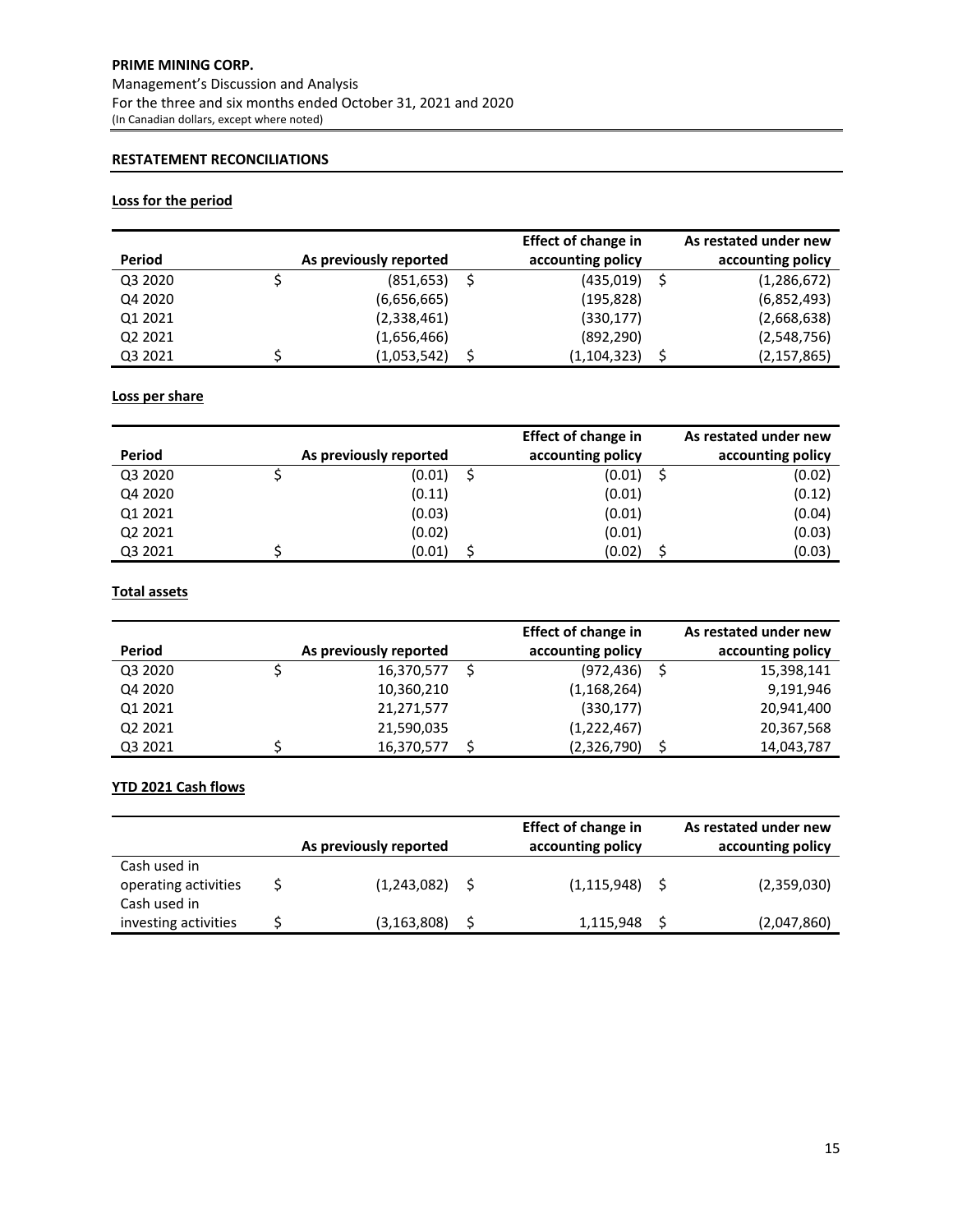### **FINANCIAL INSTRUMENTS AND FINANCIAL RISK MANAGEMENT**

The Company's financial instruments consist of cash, receivables, deposits, VAT receivables, trade payables and accruals, advances from related party, loan payable and lease liability. The carrying value of all the Company's financial instruments approximates their fair value except for cash. The fair value of cash is measured using Level 1 inputs. It is management's opinion that the Company is not exposed to significant interest or credit risks arising from these financial instruments.

The Company's activities expose it to a variety of financial risks, of which the primary ones are liquidity risk and foreign exchange risk. The Company does not have a practice of trading derivatives.

The Company manages liquidity risk by attempting to maintain adequate cash balances. If necessary, the Company may raise funds through the issuance of debt, equity or sale of non-core assets. The Company ensures that there is sufficient capital to meet its obligations by continuously monitoring and reviewing actual and forecasted cash flows and matching the maturity profile of financial assets to development, capital and operating needs.

The Company is exposed to foreign exchange fluctuations, primarily on value added tax receivable balances denominated in Mexican pesos and the long‐term payable balance denominated in US dollars.

The Company's financial risks are described in note 12 of the interim financial statements.

#### **OFF‐BALANCE SHEET ARRANGEMENTS**

The Company has does not have any off‐balance sheet arrangements.

#### **PROPOSED TRANSACTIONS**

At October 31, 2021, and the date hereof, the Company had no proposed transaction.

#### **RISKS AND UNCERTAINTIES**

For a detailed listing of the risk factors faced by the Company, please refer to the Company's MD&A and Annual Information Form for the year ended April 30, 2021.

#### **CAUTIONARY NOTE REGARDING FORWARD‐LOOKING STATEMENTS**

This MD&A includes "forward‐looking statements", within the meaning of applicable securitieslegislation, which are based on the opinions and estimates of management and are subject to a variety of risks and uncertainties and other factors that could cause actual events or results to differ materially from those projected in the forward‐looking statements. While these forward‐looking statements, and any assumptions upon which they are based, are made in good faith and reflect our current judgment regarding the direction of our business, actual results could differ materially from any estimates, forecasts, predictions, projections, assumptions, or other future performance suggested herein.